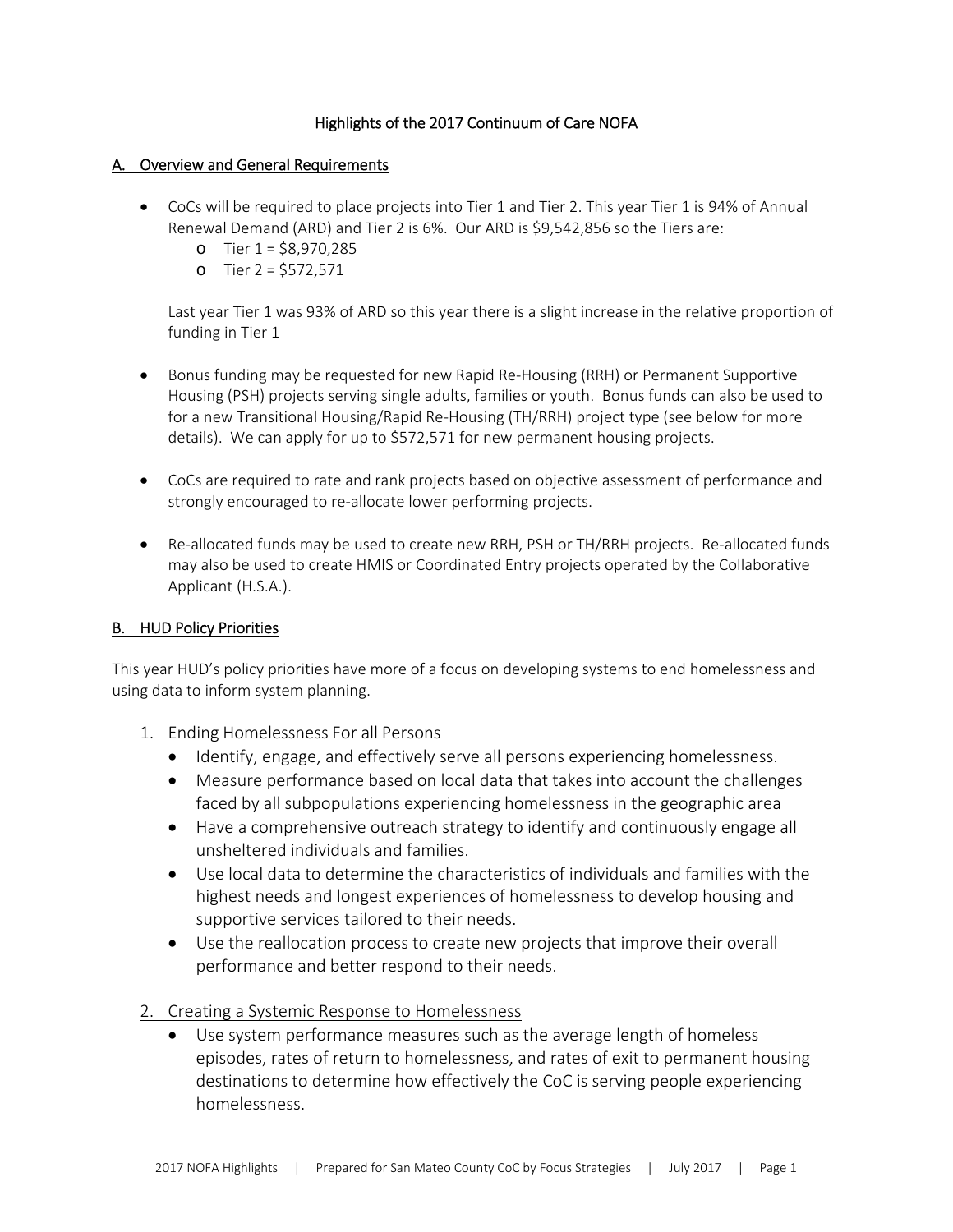- Use the Coordinated Entry process to promote participant choice, coordinate homeless assistance and mainstream housing and services, and make homelessness assistance open, inclusive, and transparent.
- 3. Strategically Allocating and Using Resources
	- Use cost, performance, and outcome data to improve how resources are utilized to end homelessness.
	- Maximize the use of mainstream and other community-based resources when serving persons experiencing homelessness.
	- Review all projects eligible for renewal in FY 2017 to determine their effectiveness in serving people experiencing homelessness as well as their cost effectiveness.
- 4. Use a Housing First Approach
	- Prioritize rapid placement and stabilization in permanent housing
	- No service participation requirements or preconditions
	- Measure and help projects reduce the length of time people experience homelessness.
	- Engage landlords and property owners
	- Remove barriers to entry
	- Adopt client-centered service methods

# C. Important Changes Since 2016

HUD is in the process of "re-imagining" the CoC program, including identifying ways to streamline and simplify the application process. Some of these improvements are being rolled out this year.

### 1. New Flexibility for Renewal Projects

Some new options for renewal projects include:

- Project Expansion. Existing projects that wish to expand by adding additional beds and units may apply for a new project under the "expansion" option. The expansion units must operate identically to the existing project (same target population, service model, etc.). See below for more details.
- Rapid Re-Housing. Renewing rapid re-housing (RRH) projects may now serve an expanded set of eligible participants. These new categories of participants are listed on page 31 of the NOFA. Additionally, RRH projects currently restricted to serving families may now opt to serve both families and single individuals.
- Dedicated Plus Projects. For PSH projects where units are dedicated to serving chronically homeless people, there is an option to become a "Dedicated Plus" project. A Dedicated Plus project can serve people who do not technical meet the definition of chronic homelessness by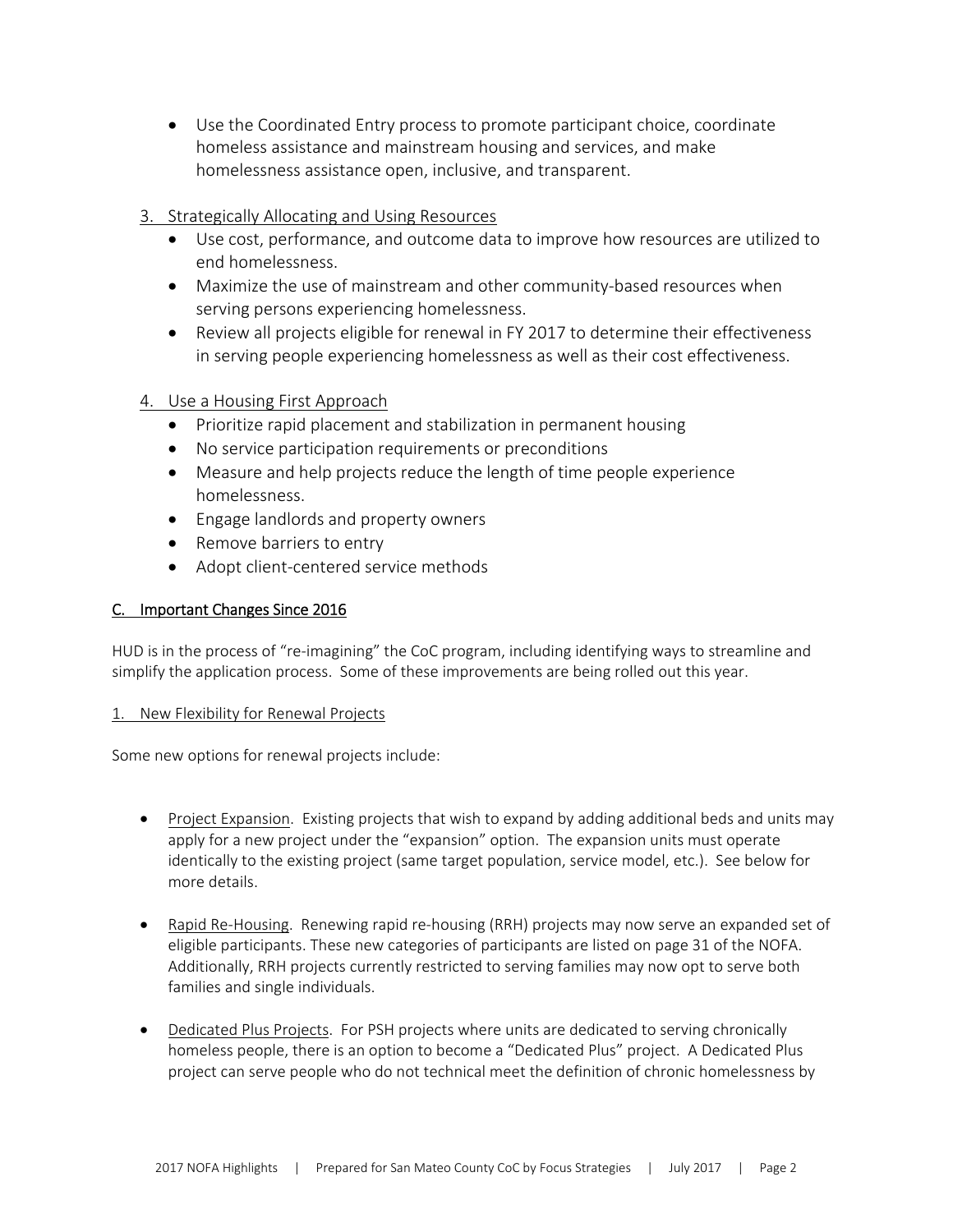expanding eligibility to encompass some additional prior living situations. These additional categories are described on page 18‐19 of the NOFA.

 E‐Snaps Changes. New this year, renewing projects must import their application from the prior year. There is an option to "submit without changes" which allows the applicant to simply re‐ submit the prior year's application (if the applicant wants to keep all of the information the same as on the 2016 application). This will significantly reduce data entry, particularly for grantees with multiple projects. Other changes have been implemented to streamline the process, such as "hard coding" of required forms into e‐snaps so that applicants no longer need to upload attachments.

### 2. New Options for New Projects

There are two main changes for new projects this year:

- Project Expansion: CoC's can use either bonus or re-allocation funding to create new projects that are expansions of existing projects. This provides an opportunity for the community to expand capacity for projects that are high performers and for which additional capacity is needed. The expansion project must be of the same project‐type as the existing project – PSH projects can add more PSH units and RRH projects may add more RRH slots. Existing TH projects may not add RRH slots to become a joint TH/RRH project. Joint TH/RRH projects must be created as entirely new projects.
- New Project Type: Transitional Housing/Rapid Re-Housing (TH/RRH). CoC's can use either bonus or re‐allocation funding to create new projects that are a combination of transitional and rapid re-housing. This project type is intended to help communities fill a gap if there is an insufficient supply of crisis housing (shelter or transitional housing) where participants can live while they are in the process of being rapidly re‐housed. This project type is particularly designed for communities who want to create TH/RRH programs to meet specific needs, such as the following: (1) large numbers of unsheltered people living in encampments; (2) large numbers of unsheltered youth; or (3) people fleeing domestic violence in communities that lack shelters for people fleeing domestic violence.

TH/RRH projects must:

- o Use a Housing First approach with client‐driven service models and a focus on helping people move to permanent housing as quickly as possible. Participants cannot be required to participate in treatment or services to receive assistance.
- o Have low‐barriers to entry and accommodate people with possessions, partners, pets, or other needs.
- o Incorporate client‐choice by helping participants find permanent housing based on their unique strengths, needs, preferences, and financial resources. Participants will choose when they are ready to exit the crisis housing portion of the project and move to permanent housing
- o Provide or connect participants to resources that help them improve their safety and well-being and achieve their goals.
- o Target and prioritize people experiencing homelessness with higher needs and who are most vulnerable.